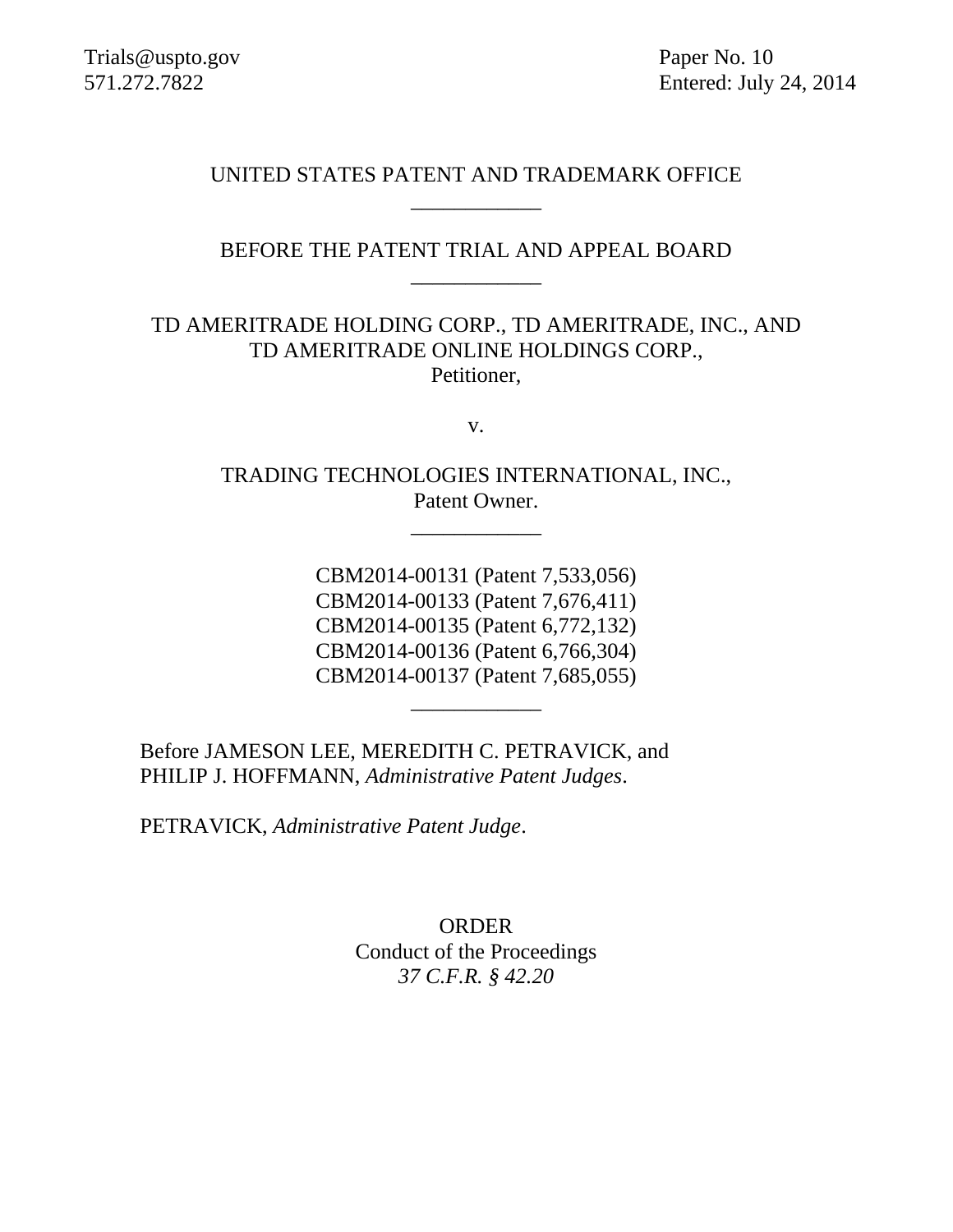#### INTRODUCTION

On July 17, 2014, a telephone conference call was held between respective counsel for the parties and Judges Lee, Petravick, and Hoffmann. In addition to the parties's counsel, Mr. Sean Legue, of Arnold & Porter, LLP, was present on behalf of Finnegan, Henderson, Farabow, Garrett & Dunner, LLP ("Finnegan"). Counsel for TD Ameritrade Holding Corp. et al. ("TD Ameritrade") initiated the conference call to seek authorization to file a motion to disqualify counsel for Trading Technologies International, Inc. ("Trading Tech") from Finnegan. In addition, counsel for Trading Tech sought permission to present a live demonstration in support of the Trading Tech's Preliminary Response and to file a motion for additional discovery related to the real-parties-in-interest listed in the Petition and inquired as to the procedure for filing exhibits that contain videos or animations.

During the conference call, TD Ameritrade's counsel requested authorization to file a motion for additional discovery regarding the date that Trading Tech's counsel was first engaged to represent Trading Tech in this proceeding, and requested that Exhibit  $1006<sup>1</sup>$  be expunged from the record.

 $\overline{a}$ 

<sup>&</sup>lt;sup>1</sup> For expediency, CBM2014-00131 is representative and all subsequent citations are to CBM2014-00131 unless otherwise noted.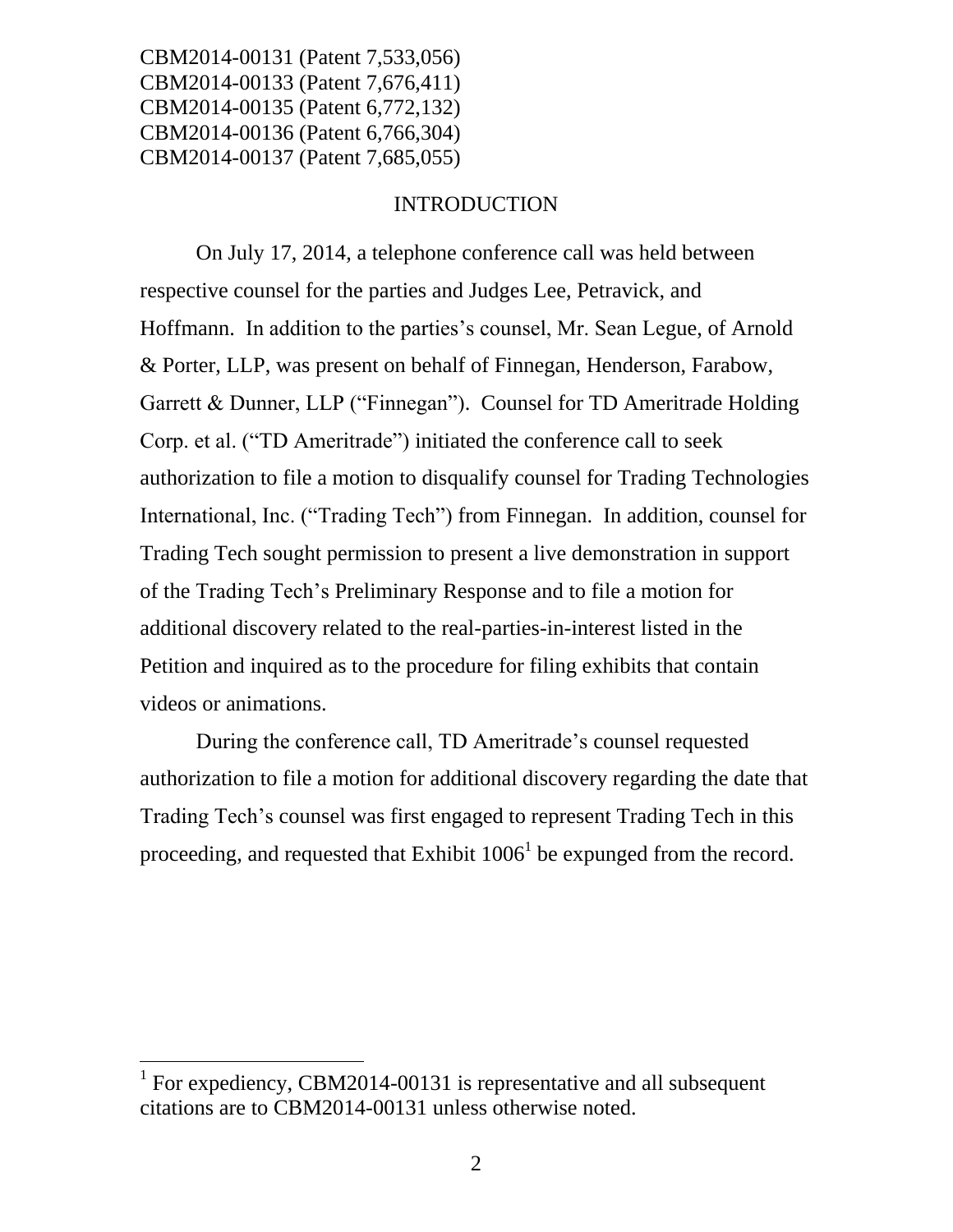#### DISCUSSION

*TD Ameritrade's Request for Authorization to File Motion to Disqualify Trading Tech's Counsel from Finnegan and Related Request for Authorization to File Motion for Additional Discovery*

TD Ameritrade seeks authorization to file a motion to disqualify Trading Tech's counsel from the firm of Finnegan. TD Ameritrade also seeks authorization for additional discovery to determine the date that Trading Tech engaged Finnegan to represent Trading Tech in these proceedings. TD Ameritrade alleges that, at a time shortly after the filing of the Petitions in these proceedings, both TD Ameritrade and Trading Tech were clients of Finnegan. According to TD Ameritrade, Finnegan's concurrent representation of both parties caused Finnegan to have a conflict of interest according to the American Bar Association's ("ABA") Model Rule of Professional Conduct 1.7 and violates the terms of an engagement agreement between Finnegan and TD Ameritrade. TD Ameritrade seeks to file a motion to disqualify Trading Tech's counsel from Finnegan based on this alleged conflict of interest and alleged breach of the engagement agreement.

Finnegan disputes TD Ameritrade's allegation that Finnegan represented, concurrently, both parties and that Finnegan breached its engagement agreement with TD Ameritrade. Finnegan's counsel stated that Trading Tech engaged Finnegan to represent it in these proceedings on June 6, 2014, after Finnegan no longer represented TD Ameritrade.

Upon inquiry by the judges, counsel for TD Ameritrade stated that, as of date of the conference call, TD Ameritrade was no longer a client of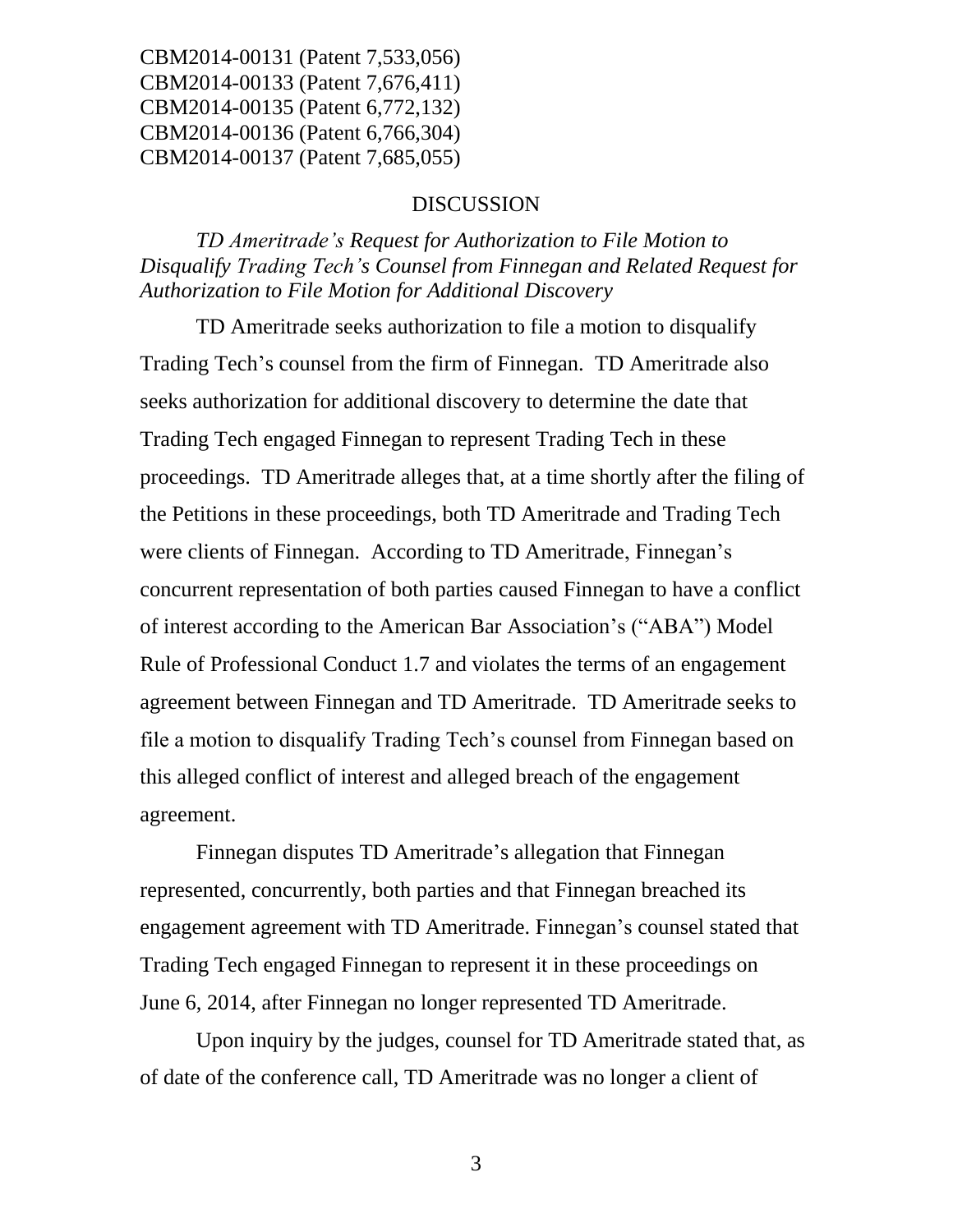Finnegan and that Finnegan was no longer handling any matters for TD Ameritrade. Upon further inquiry by the judges, TD Ameritrade stated that the matters Finnegan handled for TD Ameritrade were not related, substantially, to the matters in these proceedings.

Disqualification is resolved on a case-by-case basis, where the moving party bears a heavy burden of proving facts showing that disqualification is necessary. *Anderson v. Eppstein*, 59 U.S.P.Q.2d 1280, 1286 (Bd. Pat. App. & Int. 2001) (informative). *See also Rules of Practice for Trials Before the Patent Trial and Appeal Board; Final Rule* 77 Fed. Reg. 48,630 (August 14, 2012) ("[t]he determination whether to disqualify counsel is based on the facts and circumstance of the case"; "[m]otions to disqualify opposing counsel are disfavored because they cause delay and are sometimes abused").

On the information presented to us by respective counsel during the conference call, we see no reason to authorize a motion to disqualify Trading Tech's counsel from Finnegan in this proceeding. Both parties agree that TD Ameritrade is no longer represented by Finnegan, and TD Ameritrade makes no allegation that Finnegan has, currently, any conflict of interest under, for example ABA Model Rule 1.9 or 37 C.F.R. § 11.109, by remaining as counsel for Trading Tech despite its past representation of TD Ameritrade. Note, in particular, that TD Ameritrade makes no allegations that Finnegan possesses confidential information gained from TD Ameritrade during its representation that is related to these proceedings.

We decline to authorize a motion to disqualify counsel where, as here, the conflict complained of exists merely for a time period in the past, if at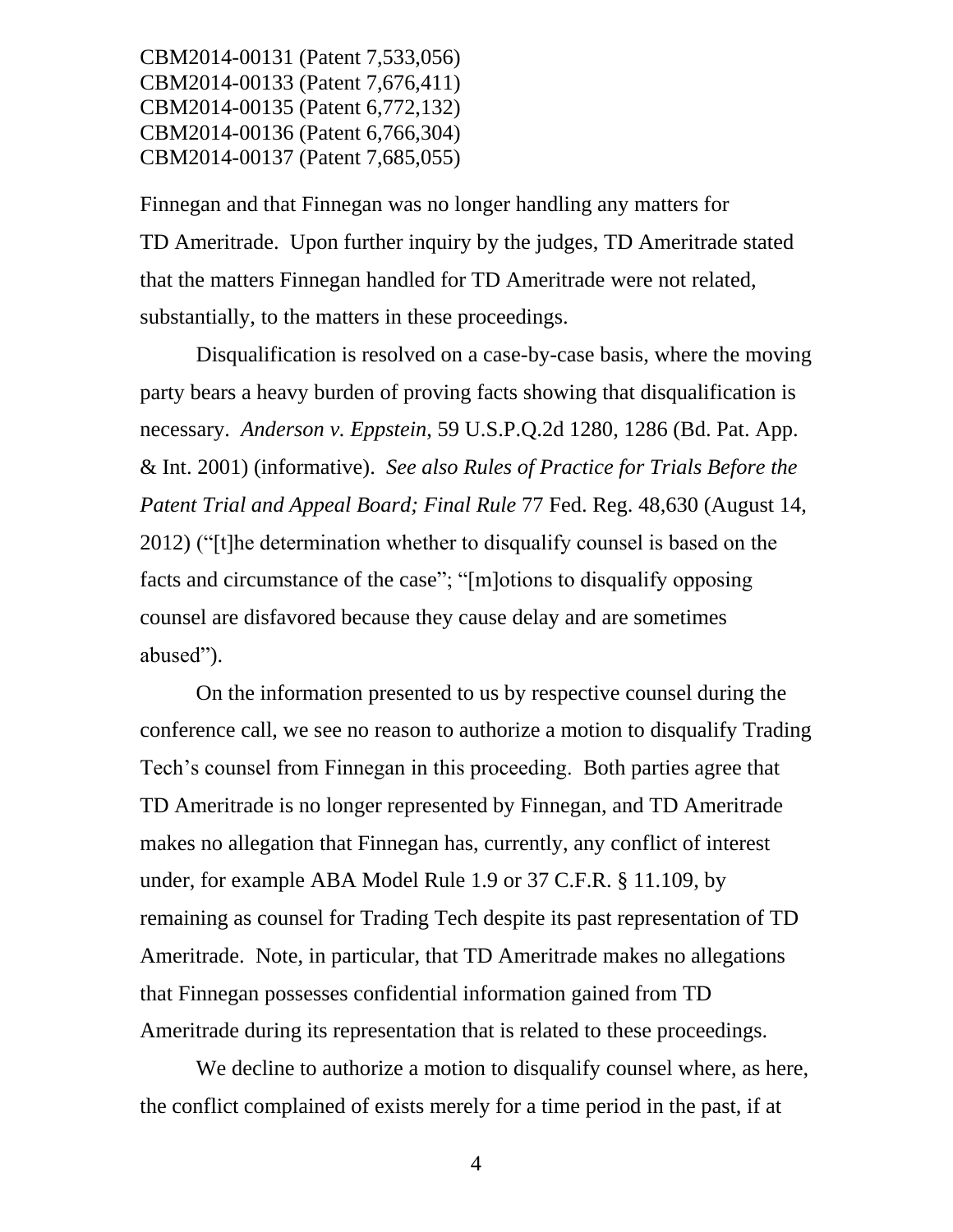all. For these reason, TD Ameritrade's request for authorization to file a motion to disqualify Trading Tech's counsel from Finnegan is *denied*.

TD Ameritrade requests additional discovery to determine the date that Trading Tech first engaged Finnegan to represent Trading Tech in these proceedings. Even if information is discovered that differs from Finnegan's alleged date of first engagement, our analysis above would not be changed because the alleged conflict will still be in the past. TD Ameritrade's request to file a motion for additional discovery regarding disqualifying Trading Tech's counsel is also *denied*.

## *Trading Tech's Request to Present Live Demo in Support of Preliminary Response*

Trading Tech requests permission to present a live demonstration of the invention in support of its Preliminary Response. Trading Tech explained that the demonstration would include live narration of a preexisting video. Trading Tech explained that it felt a live demonstration would be helpful in demonstrating that the patented invention is not a business method, but is technical. TD Ameritrade objected to the presentation of a live demonstration.

On the information presented during the call, we do not authorize the proposed live demonstration. The proposed demonstration, with live narration, likens in kind to new testimony evidence and also is tantamount to additional briefing in "live" format. Section 42.07(c) of Title 37 of the Code of Federal Regulations states that "[t]he preliminary response shall not present new testimony evidence beyond that already of record, except as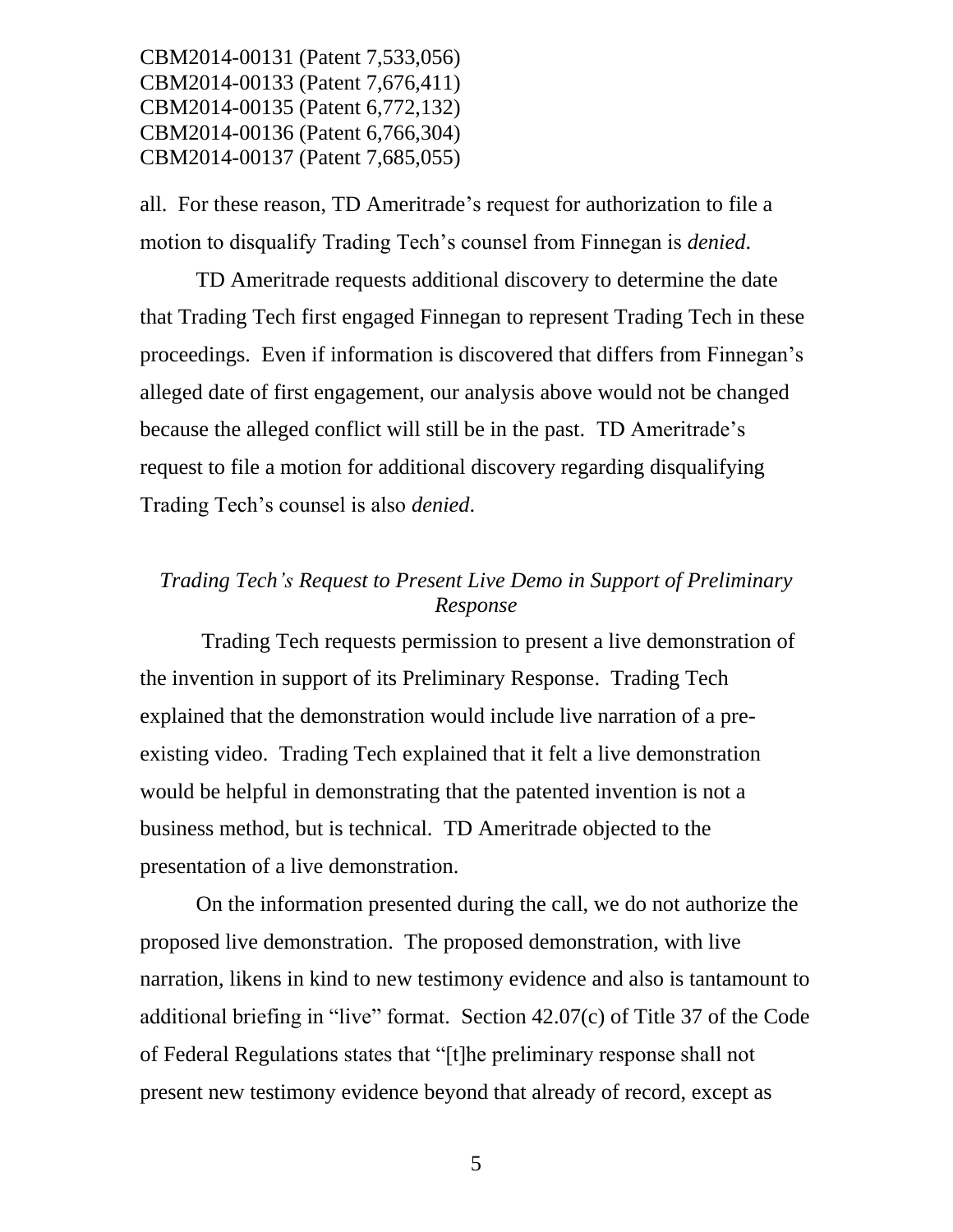authorized by the Board." We find Trading Tech's general allegation that the demonstration would be helpful is insufficient reason to authorize such a demonstration. Trading Tech's request to present a live demonstration in support of its Preliminary Response is *denied*.

## *Trading Tech's Inquiry Regarding Filing of Exhibits not in PDF format*

Trading Tech inquired whether it should follow the procedures outlined in the Frequently Asked Questions on the Board's website when filing exhibits not in PDF format, which contain video or animations. The judges indicated that it should follow that procedure to the extent possible. If Trading Tech requires further assistance in filing these documents, Trading Tech to should contact the Board via the email or telephone number listed on the Board's website.

## *Trading Tech's Request for Authorization to File a Motion for Additional Discovery Regarding the Real-Parties-In-Interests List in the Petition*

During the call, Trading Tech withdrew their request for authorization to file a motion for additional discovery regarding the real-parties-in-interest listed in the Petition. Trading Tech explained that, as of the time of the call, the parties were still conferring on this issue.

#### *TD Ameritrade's Request to Expunge Exhibit 1006*

TD Ameritrade requested authorization to file a motion to expunge TD Ameritrade's Exhibit 1006, which TD Ameritrade describes as a memo written by a lawyer which summarizes a deposition. TD Ameritrade stated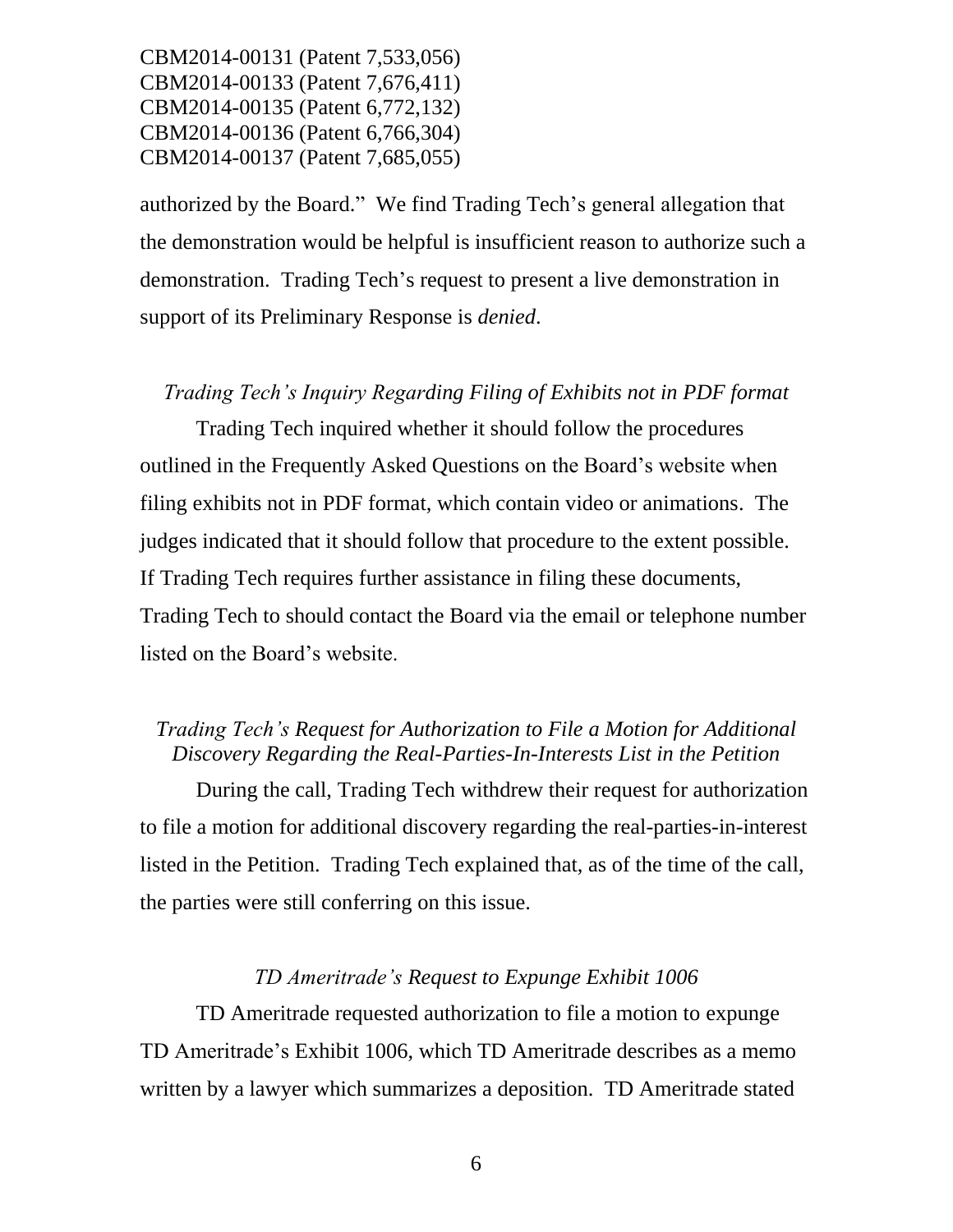that the Exhibit may contain attorney work product and that it believed, inadvertently, that the document could be disclosed to the public when it filed the Exhibit. TD Ameritrade also stated that the document is duplicative of the deposition transcript (Ex. 1007). Trading Tech objected to TD Ameritrade's request on the basis that Exhibit 1006 is related to Trading Tech's additional discovery request regarding the real-parties-in-interest.

Because Exhibit 1006 already has been in the public record for some time and is related to Trading Tech's request for additional discovery, TD Ameritrade's request to file a motion to expunge Exhibit 1006 is *denied*. After the parties have come to agreement regarding Trading Tech's additional discovery request, TD Ameritrade may renew their request to file a motion to expunge Exhibit 1006.

#### ORDER

#### It is:

ORDERED that TD Ameritrade is not authorized to file a motion to disqualify Trading Tech's counsel;

ORDERED that TD Ameritrade is not authorized to file a motion for additional discovery related to the disqualification of Trading Tech's counsel;

ORDERED that Trading Tech is not authorized to present a live demo in support of its Preliminary Response; and

ORDERED that TD Ameritrade's is not authorized to file a motion to expunge Exhibit 1006.